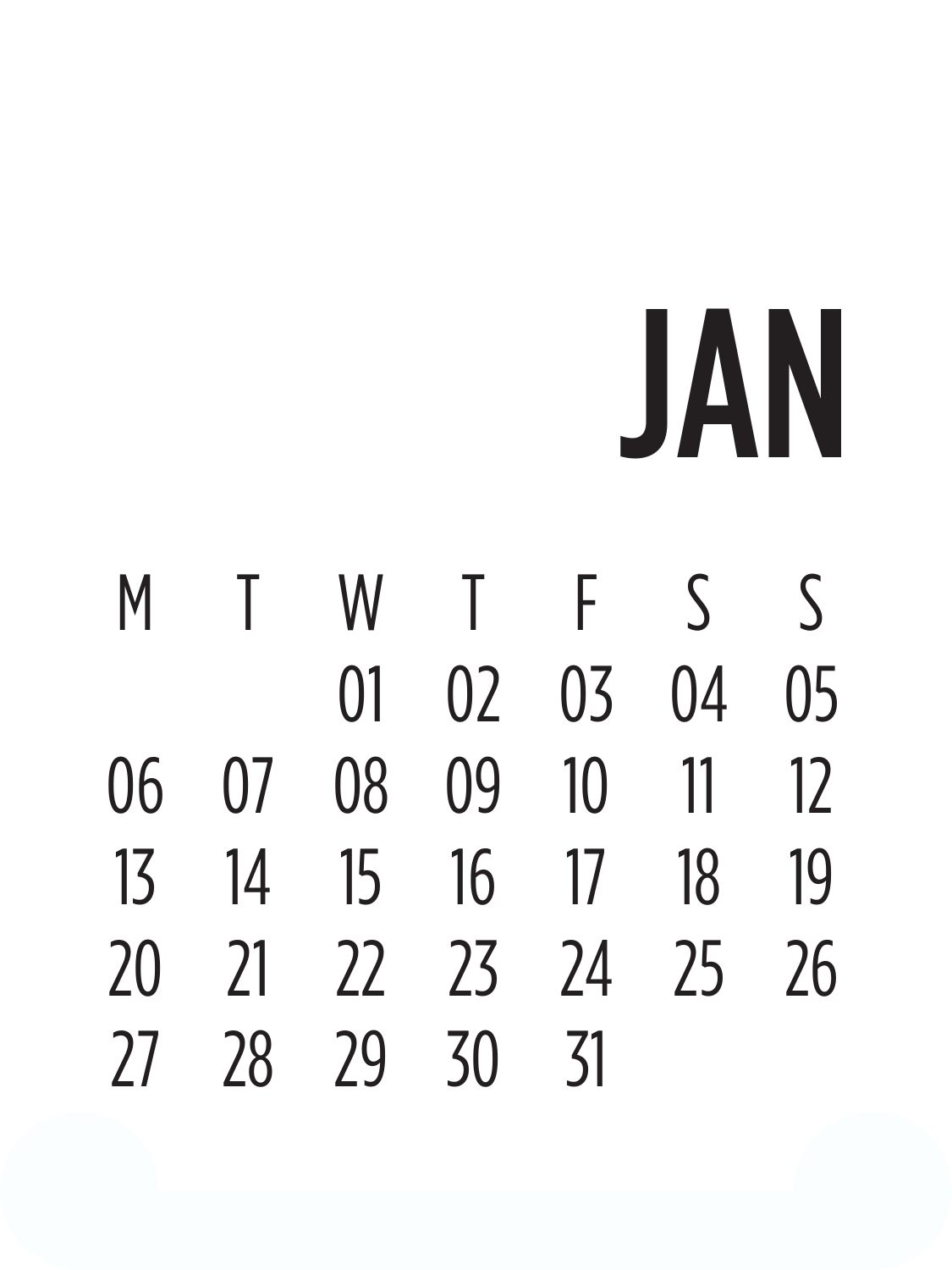## FEB

M T W T F S S 01 02 03 04 05 06 07 08 09 10 11 12 13 14 15 16 17 18 19 20 21 22 23 24 25 26 27 28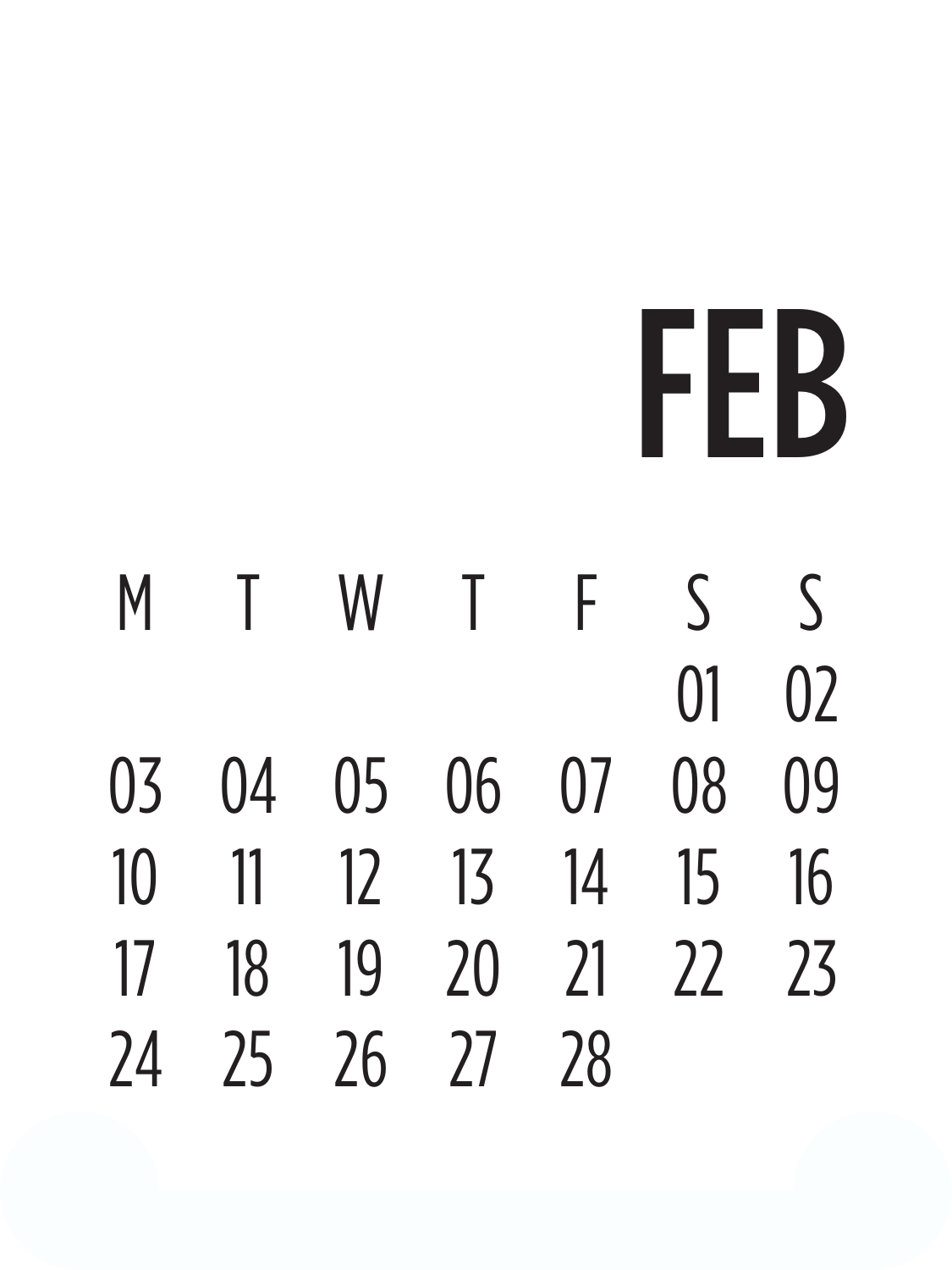### MAR

M T W T F S S  $01 \quad 02$ 03 04 05 06 07 08 09 10 11 12 13 14 15 16 17 18 19 20 21 22 23 24 25 26 27 28 29 30 31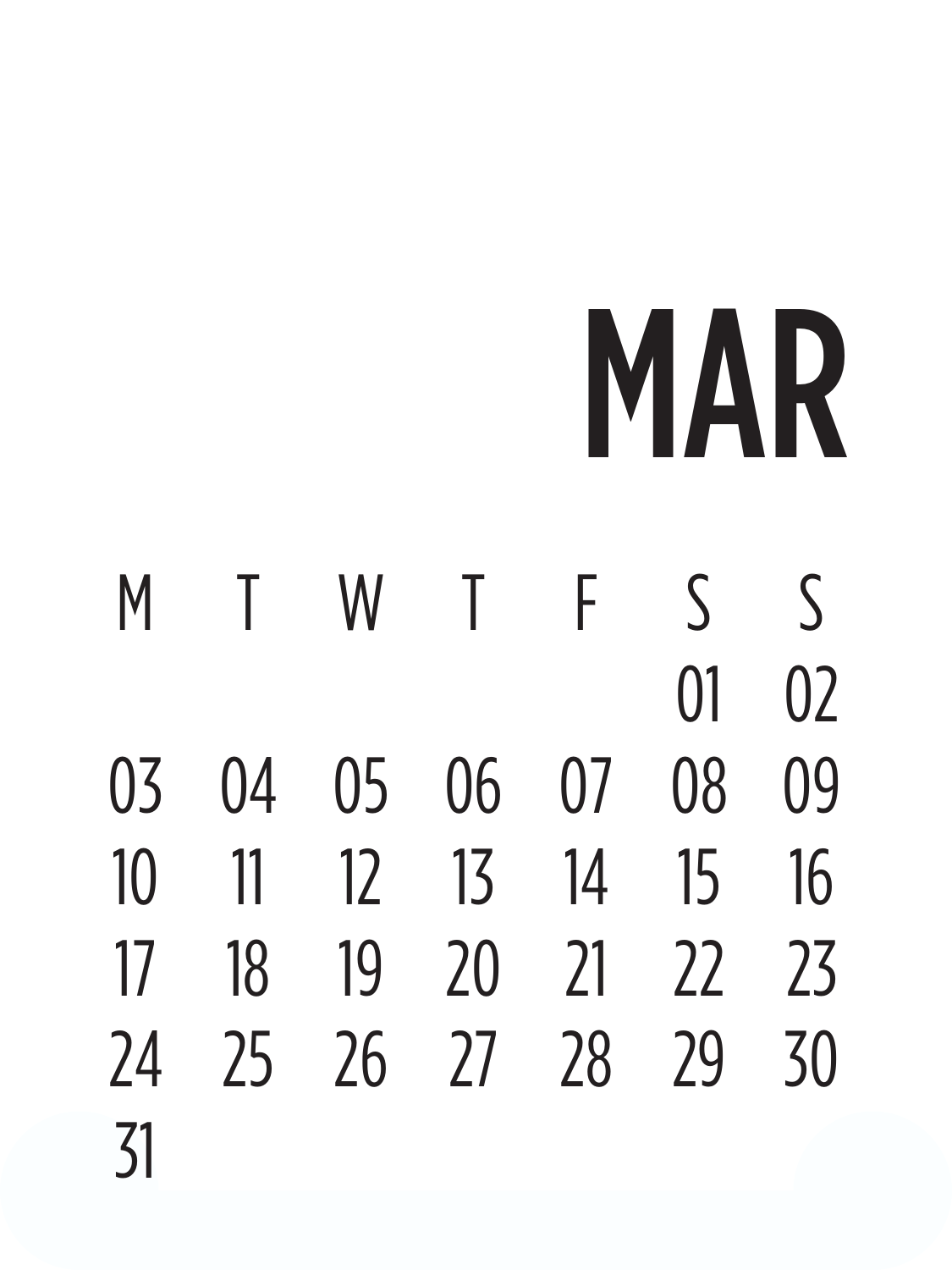# APR

M T W T F S S 01 02 03 04 05 06 07 08 09 10 11 12 13 14 15 16 17 18 19 20 21 22 23 24 25 26 27 28 29 30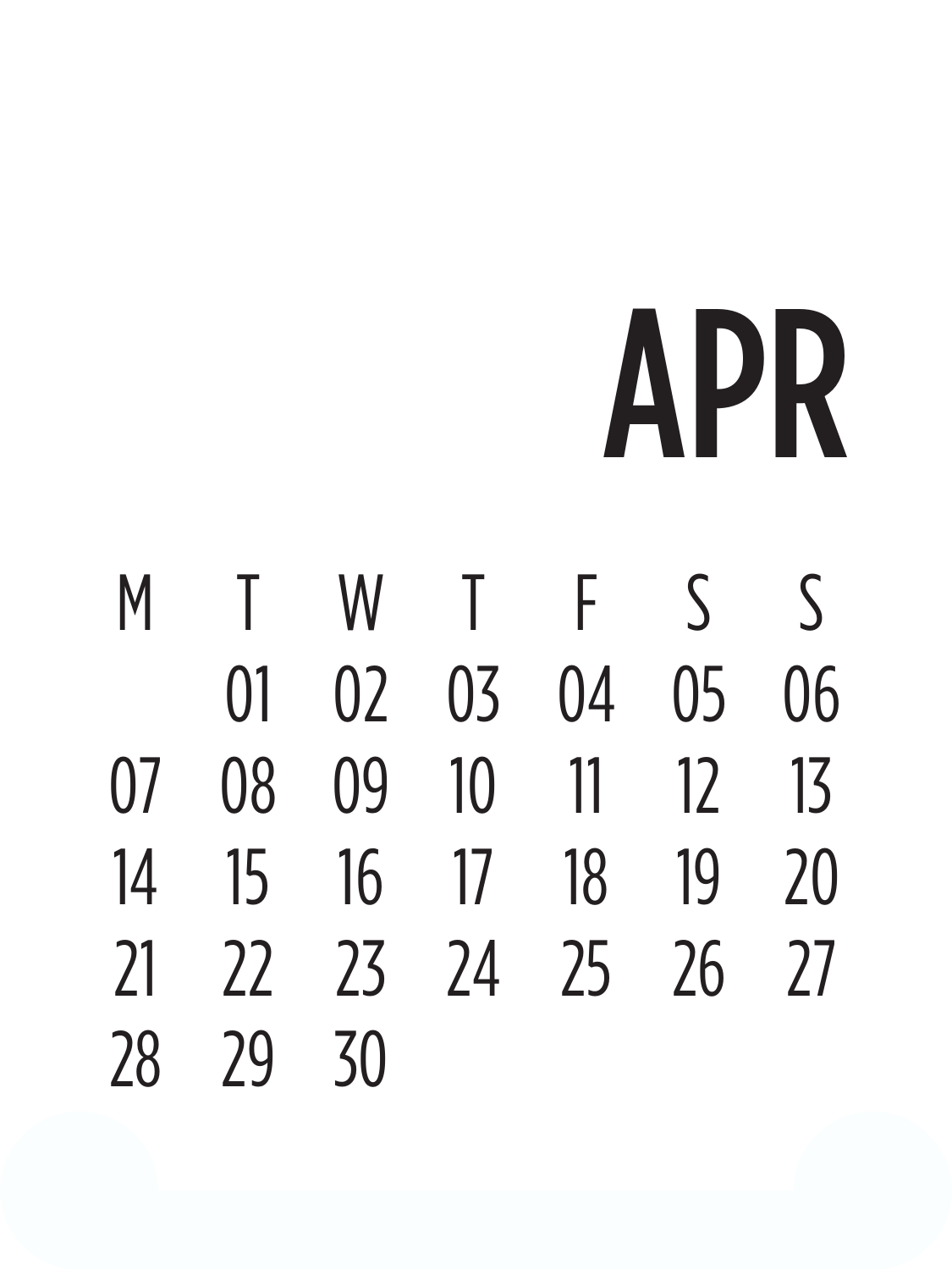### MAY

M T W T F S S 01 02 03 04 05 06 07 08 09 10 11 12 13 14 15 16 17 18 19 20 21 22 23 24 25 26 27 28 29 30 31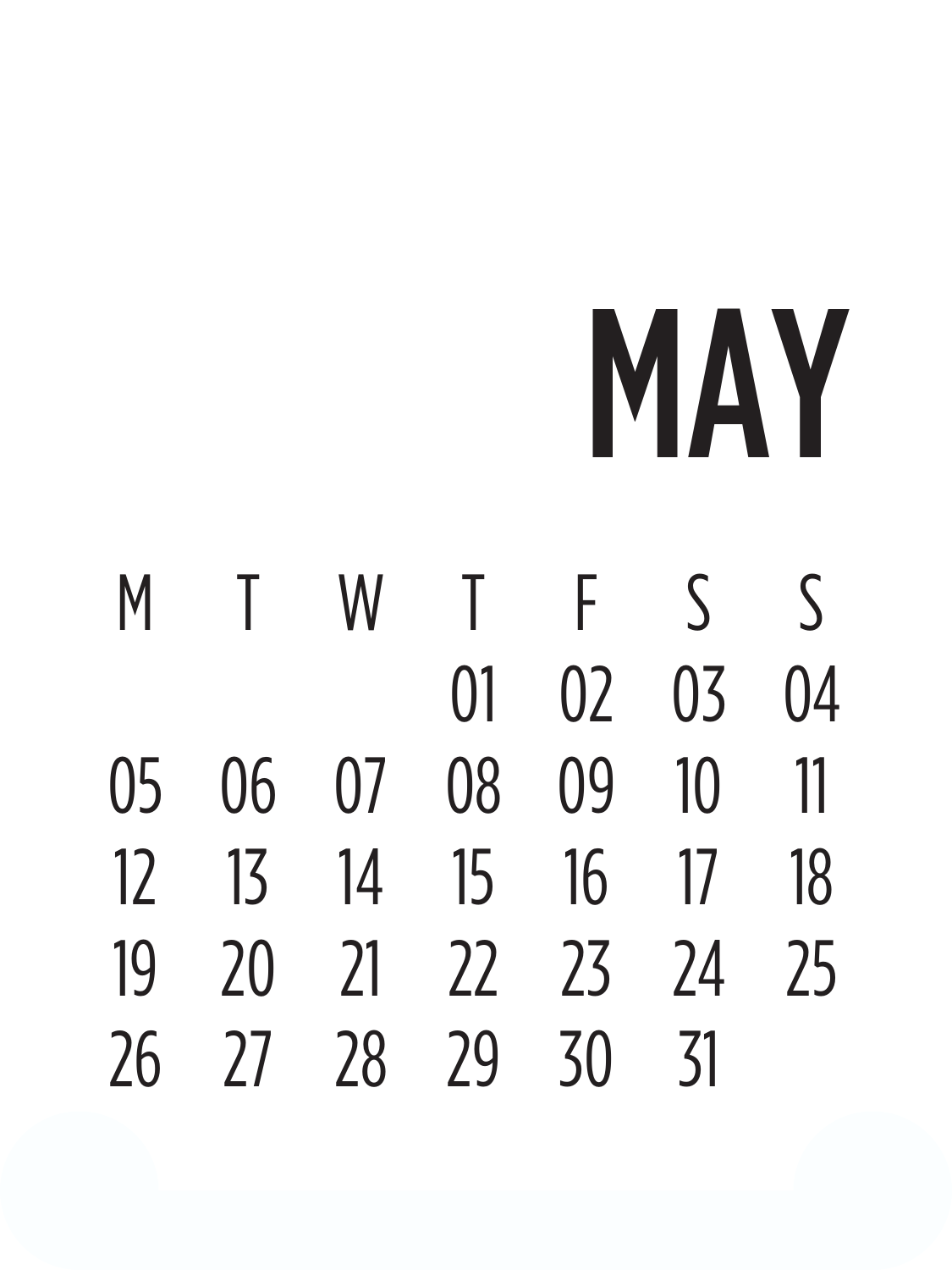## JUN

M T W T F S S 01 02 03 04 05 06 07 08 09 10 11 12 13 14 15 16 17 18 19 20 21 22 23 24 25 26 27 28 29 30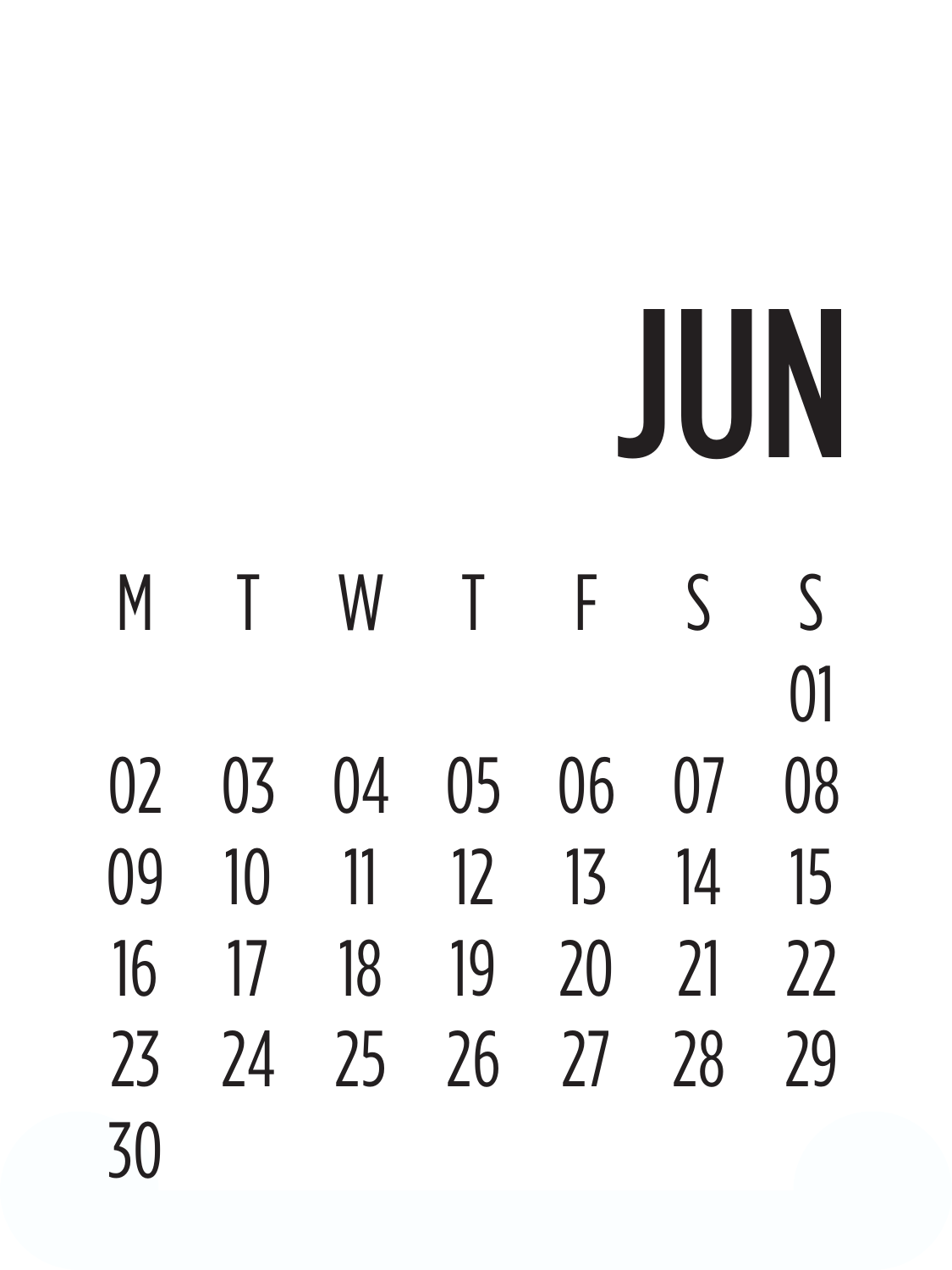JUL

M T W T F S S 01 02 03 04 05 06 07 08 09 10 11 12 13 14 15 16 17 18 19 20 21 22 23 24 25 26 27 28 29 30 31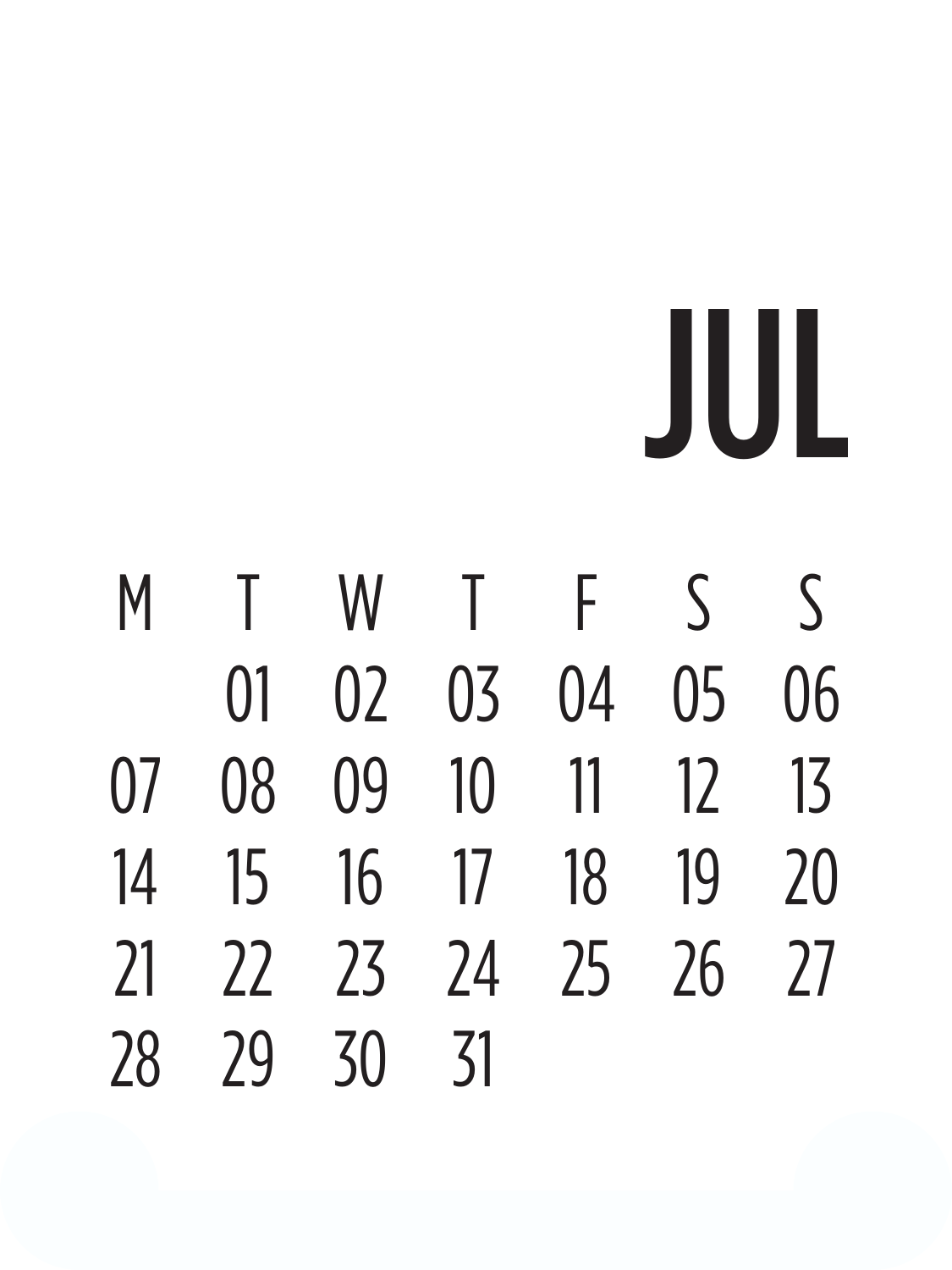# AUG

M T W T F S S 01 02 03 04 05 06 07 08 09 10 11 12 13 14 15 16 17 18 19 20 21 22 23 24 25 26 27 28 29 30 31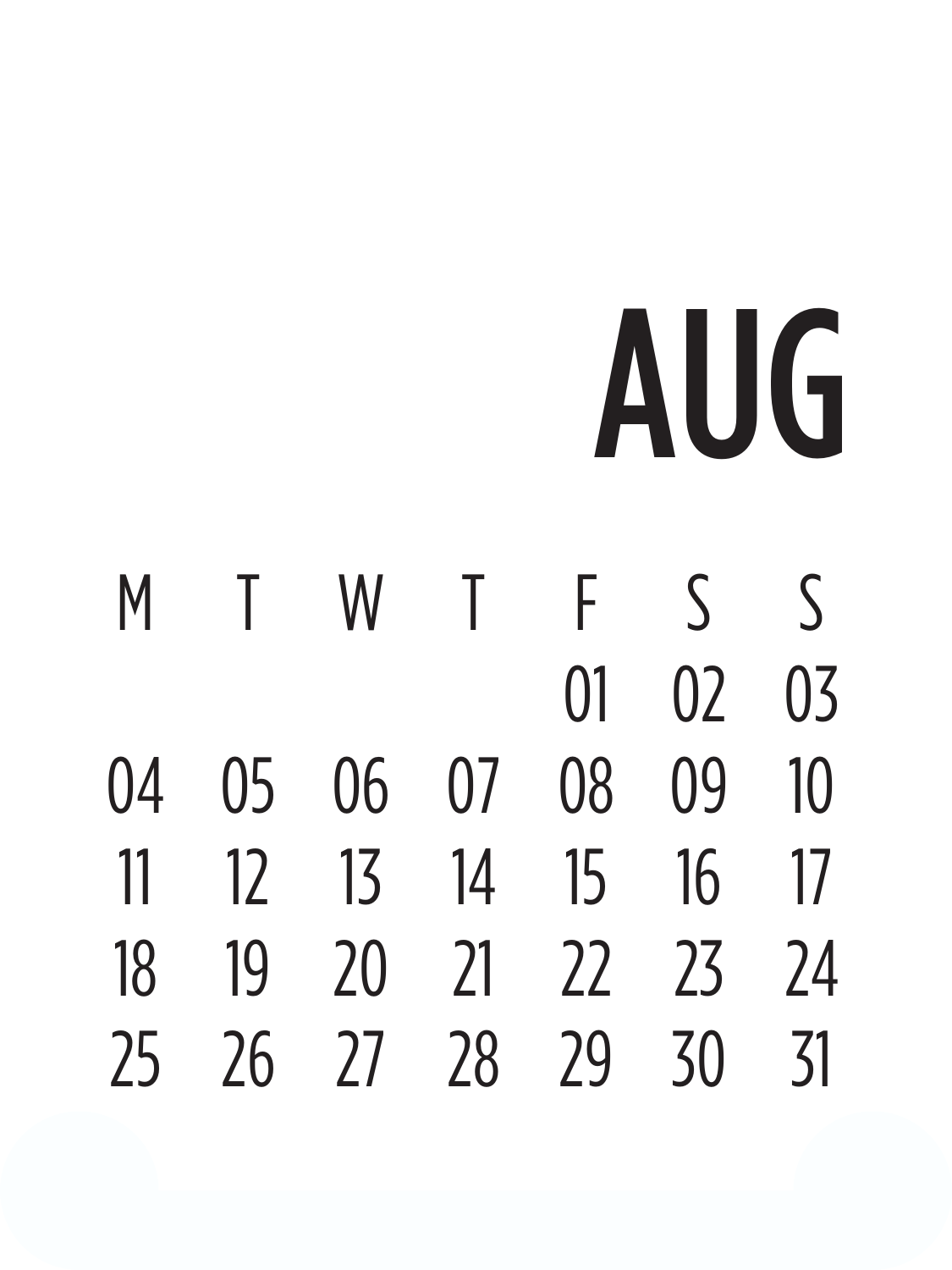### SEP

M T W T F S S 01 02 03 04 05 06 07 08 09 10 11 12 13 14 15 16 17 18 19 20 21 22 23 24 25 26 27 28 29 30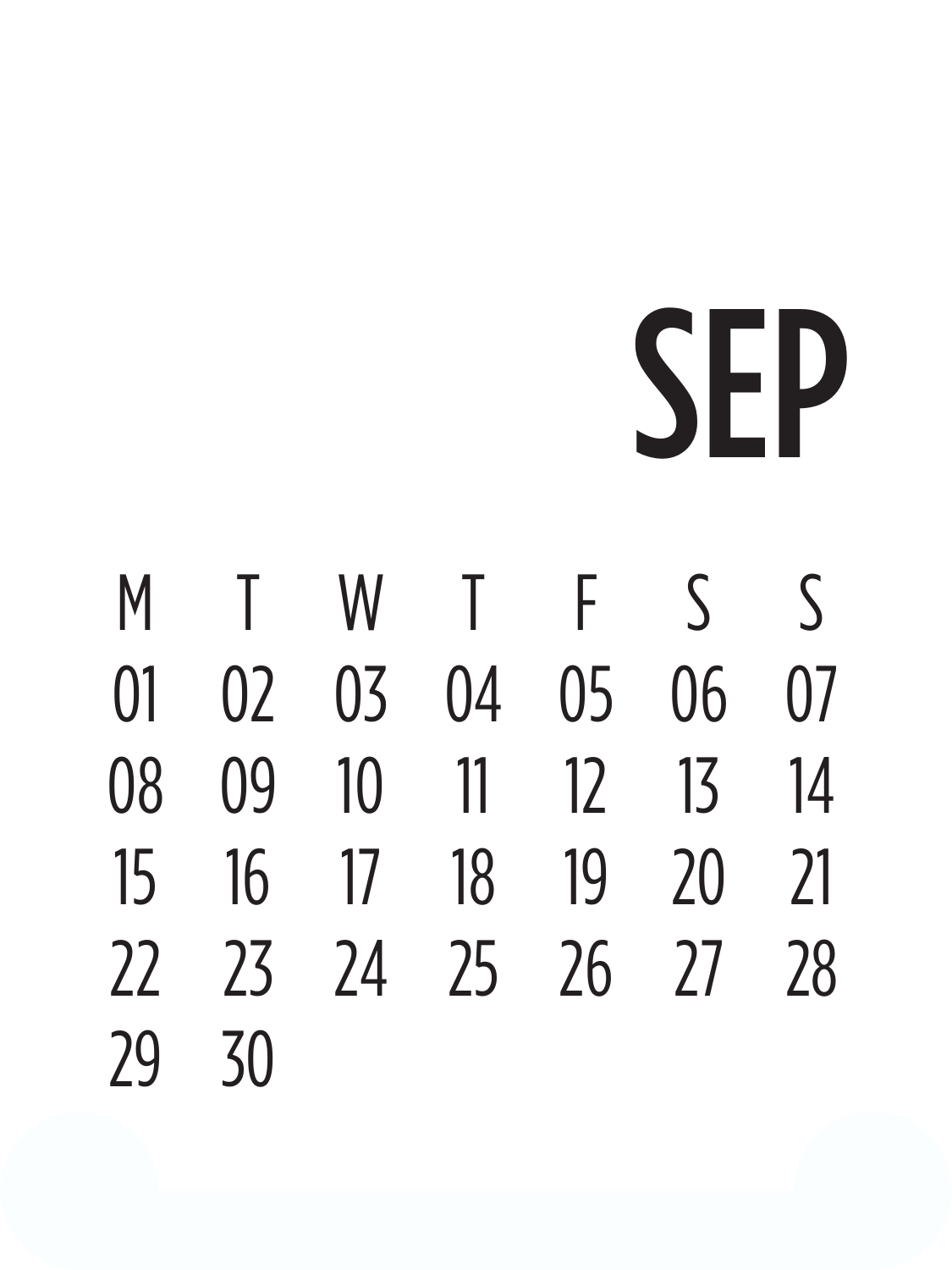# OCT

M T W T F S S 01 02 03 04 05 06 07 08 09 10 11 12 13 14 15 16 17 18 19 20 21 22 23 24 25 26 27 28 29 30 31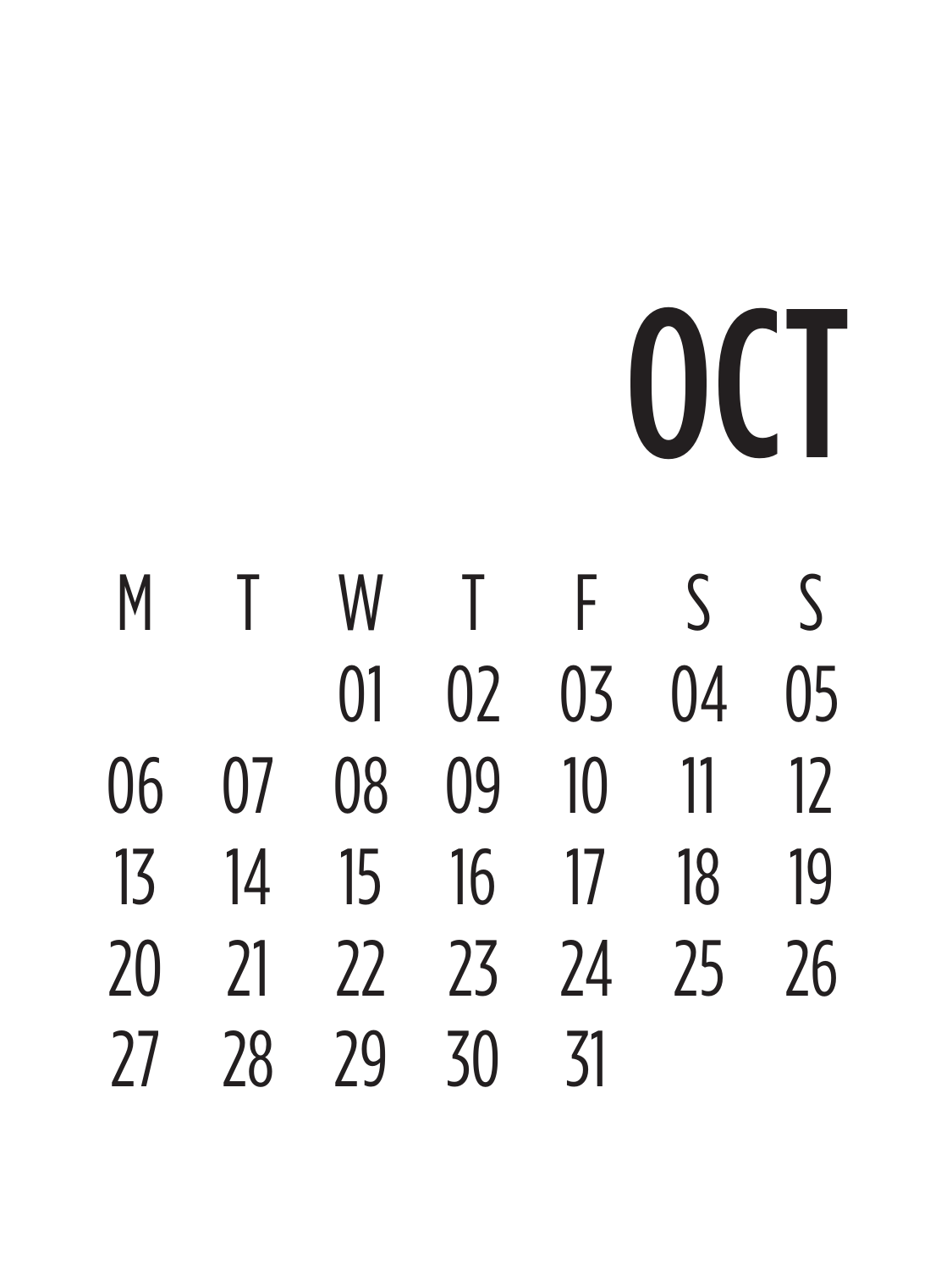### NOV

M T W T F S S  $01 \quad 02$ 03 04 05 06 07 08 09 10 11 12 13 14 15 16 17 18 19 20 21 22 23 24 25 26 27 28 29 30